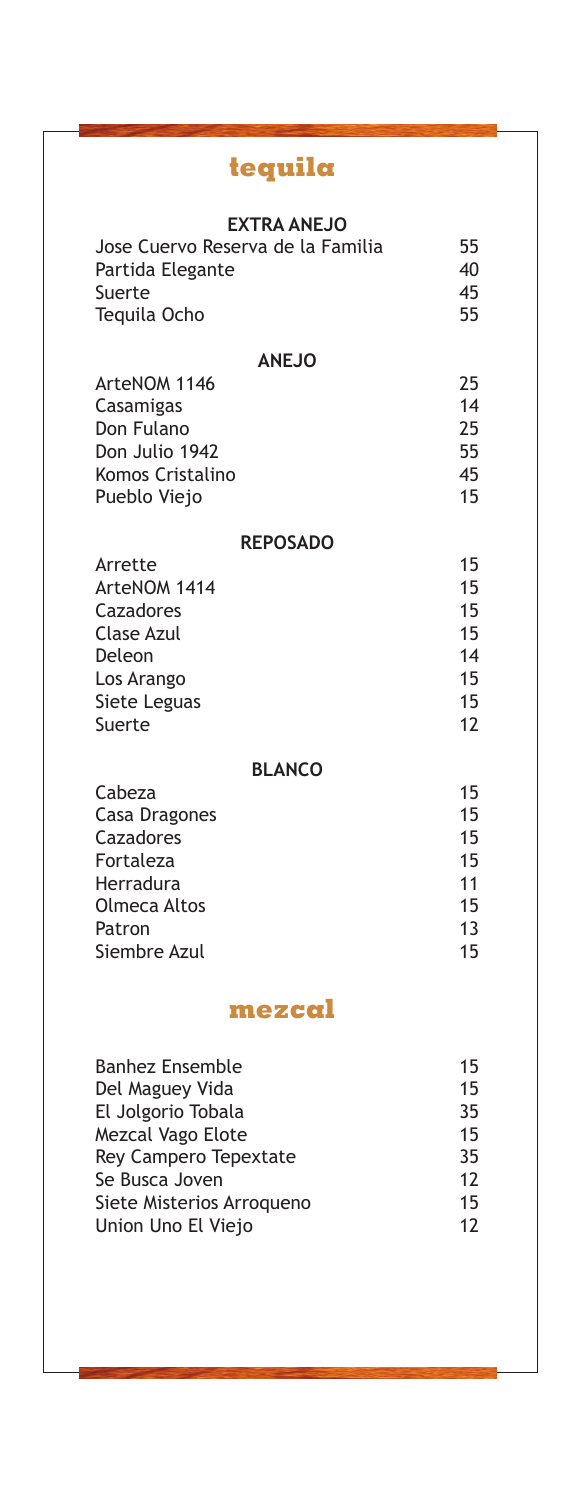## **wine by the glass**

## **SPARKLING**

| Lunetta Prosecco Rose Trentino - Alto Adige       | 11 |
|---------------------------------------------------|----|
| Nicolas Feuillatte Brut Reserve, Champagne 187ml. | 35 |
| Domaine Chandon, Brut, California, 187ml.         | 14 |

## **ROSE**

| Jean-Luc Colombo Cape Bleue Cote de Provence | 9  |
|----------------------------------------------|----|
| Erath Rose of Pinot Noir, Dundee Hills       | 11 |

**WHITE**

| Castello del Poggio, Moscato, Provincia di Pavia | 11 |
|--------------------------------------------------|----|
| Domaines Schlumberger, Pinot Gris, Alsace        | 16 |
| Saint Clair, Sauvignon Blanc, Marlborough, NZ    | 12 |
| Matanzas Creek, SB, Napa Valley                  | 11 |
| Louis Jadot, Macon-Villanges, Burgundy           | 9  |
| J Vineyards, Chardonnay, California              | 14 |

## **RED**

| Estancia Reserve Meritage, Paso Robles                        | 18 |
|---------------------------------------------------------------|----|
| Willamette Valley Vineyards, Pinot Noir,<br>Willamette Valley | 18 |
| Round Pond Kith & Kin Cabernet Sauvignon,<br>Napa Valley      | 18 |
| The Prisoner Red Blend, Napa Valley                           | 25 |
| Marchesi Antinori Il Bruciato, Bolgheri DOC                   | 17 |
| Robert Mondavi Cabernet Sauvignon,<br>Napa Valley             | 15 |
| Trivento Golden Reserve Malbec,<br>Lujan de Cuyo              | 17 |

## **FEATURED WINERY**

St. Supery, Napa Valley

| Rose               | 12 |
|--------------------|----|
| Sauvignon Blanc    | 14 |
| Chardonnay         | 15 |
| Cabernet Sauvignon | 20 |